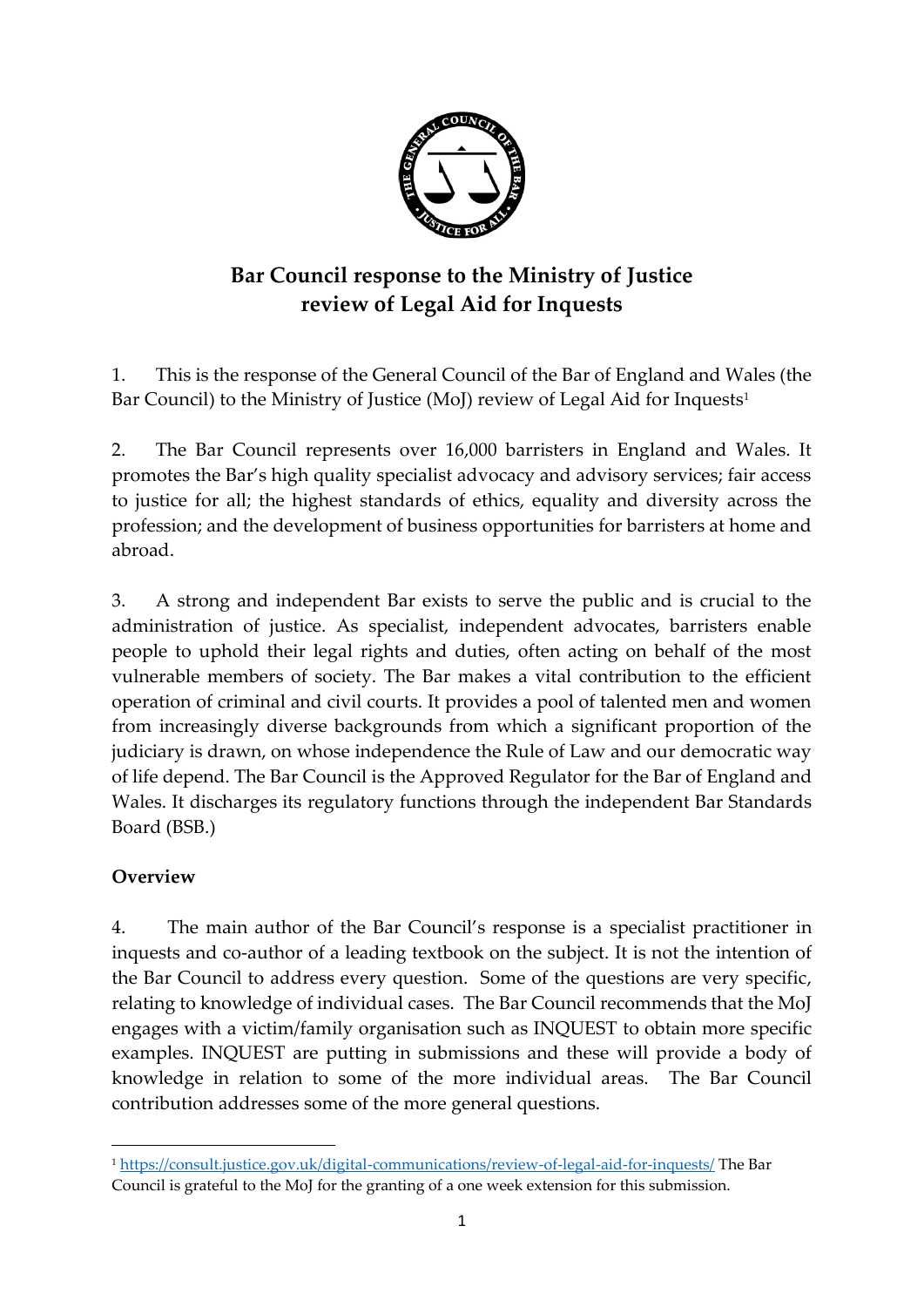## **Question 1: Do we need to make any changes to the existing financial means assessment process to make it easier for applicants to complete? If so, please suggest prospective changes.**

5. The process should be made easier for families. It is often said by members of bereaved families, 'why am I not entitled to funding, despite the fact I pay my taxes and did not cause or contribute to the death of my loved one, and yet I am helping to fund the police or other public body through the taxes I pay?'

6. Funding for article 2 inquests and state-related death cases should be nonmeans tested. This already happens in certain cases; for example public inquiries and some very high-profile inquests. A similar system is currently used for public disasters. The Hillsborough inquest and Grenfell Tower Public Inquiry are two recent examples. Existing financial means assessment process should be replaced by the introduction of automatic non-means tested funding for families to cover specialist legal representation.

7. Funding for representation for families should be at an equivalent level to state bodies and private bodies carrying out state functions.

8. There should be greater flexibility in the rules to allow for funding of more than one family legal representative where a real and insurmountable conflict exists.

9. The definition of conflict should be wider than a legal conflict in the strict sense. It is well known that death can be divisive between families. It is not uncommon for there to be genuine and real disputes over the deceased. Some of these disputes may be a hold-over situation from when the deceased was alive, for example, siblings not speaking to each other, conflicts about money, to those between parents and spouses. The range is wide and cannot be categorised here.

10. The simple point is the current system is unfair and unjust and leads to greater division between families and loved ones of the deceased. The current system where who first applies gets legal aid is not helpful, nor is the Legal Aid Agency (LAA) looking at something as unsophisticated as 'close blood relations'.

11. The grieving process can be made easier if the pain and resentment in the LAA application process is removed. It is one less thing for a grieving family to worry about. Particularly so when the inquest is often a time where the death of the deceased has absolutely nothing to do with the family, but was caused or happened in the hands of the state.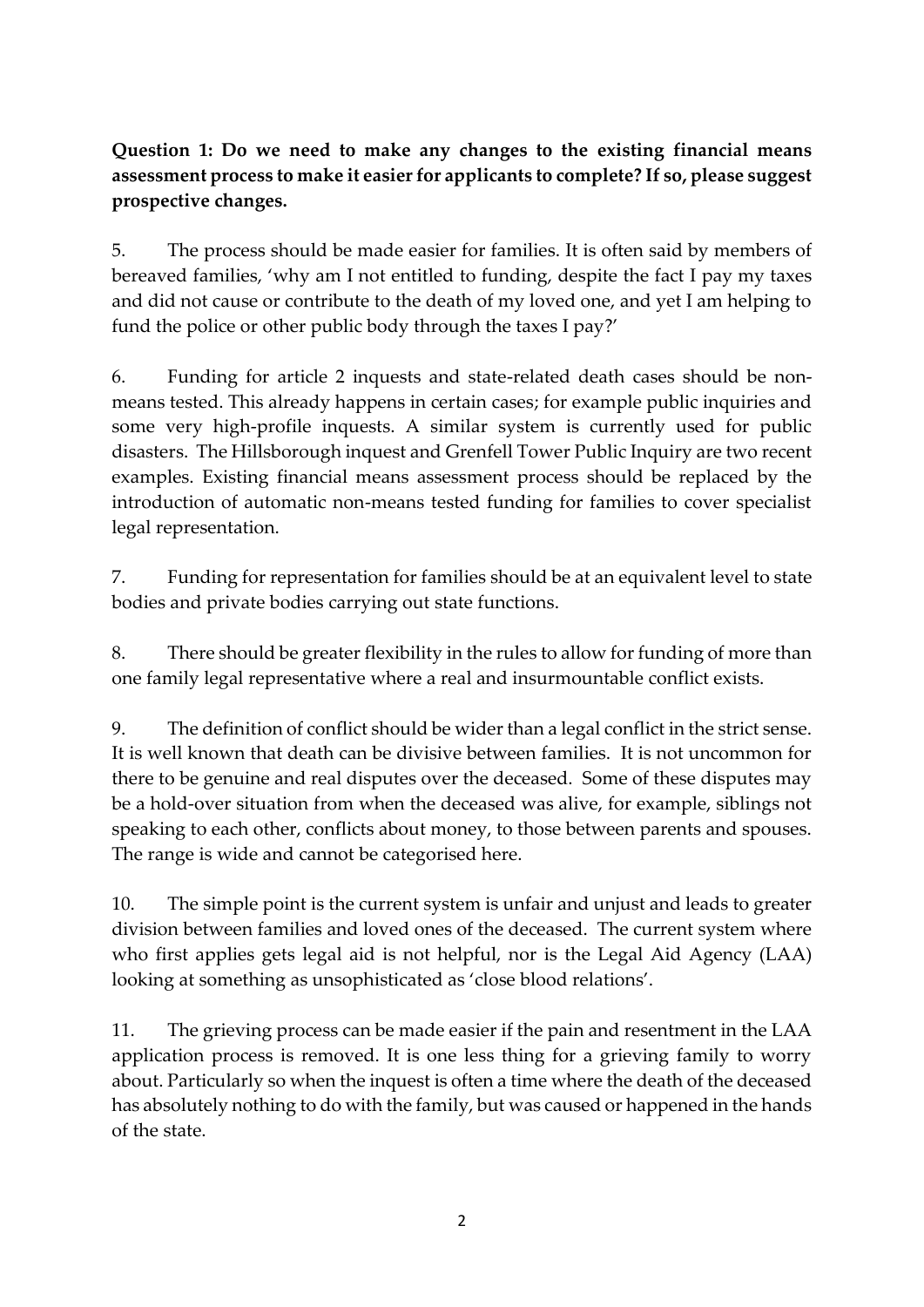12. Further, funding should be extended to allow family participation not only when they give their evidence, but should also include financial support for families, to include interpreters where necessary, travel and subsistence, overnight accommodation, loss of wages.

13. The inquest is often the last and only chance for the family to have effective and meaningful participation in the investigation of the death of their loved one. The Coroner's court, unlike, say, a public inquiry, is the only forum in which they have a right to ask and put questions to witnesses. A reasonable and well-run hearing greatly helps with the grieving process.

### **Question 2: Do we need to make any changes to the current legal help process where a waiver is being sought? If so, please provide suggested changes.**

14. Yes. The case for change has already been made out. The LAA could adopt the model used in public inquiries where families have non-means tested legal aid. See the answer to question 1 above.

### **Question 3: Are you aware of any cases where it would have helped to have had a lawyer assisting the bereaved family at the point a coroner is making a decision to trigger Article 2?**

15. The MoJ should refer to the submissions of specialist bodies such as INQUEST for examples.

### **Question 4: Are you aware of any cases where there have been difficulties in establishing whether Article 2 has been triggered? What sorts of cases are these?**

16. The MoJ should refer to the submissions of specialist bodies such as INQUEST for examples.

### **Question 5: If yes to question 4, what impact have these difficulties had on the bereaved family's experience of the proceedings and the legal aid application?**

17. The MoJ should refer to the submissions of specialist bodies such as INQUEST for examples.

## **Question 6: Are you aware of any cases where an applicant has applied for and not been awarded legal aid for legal representation for a case where Article 2 has been triggered? Please provide details.**

18. The MoJ should refer to the submissions of specialist bodies such as INQUEST for examples.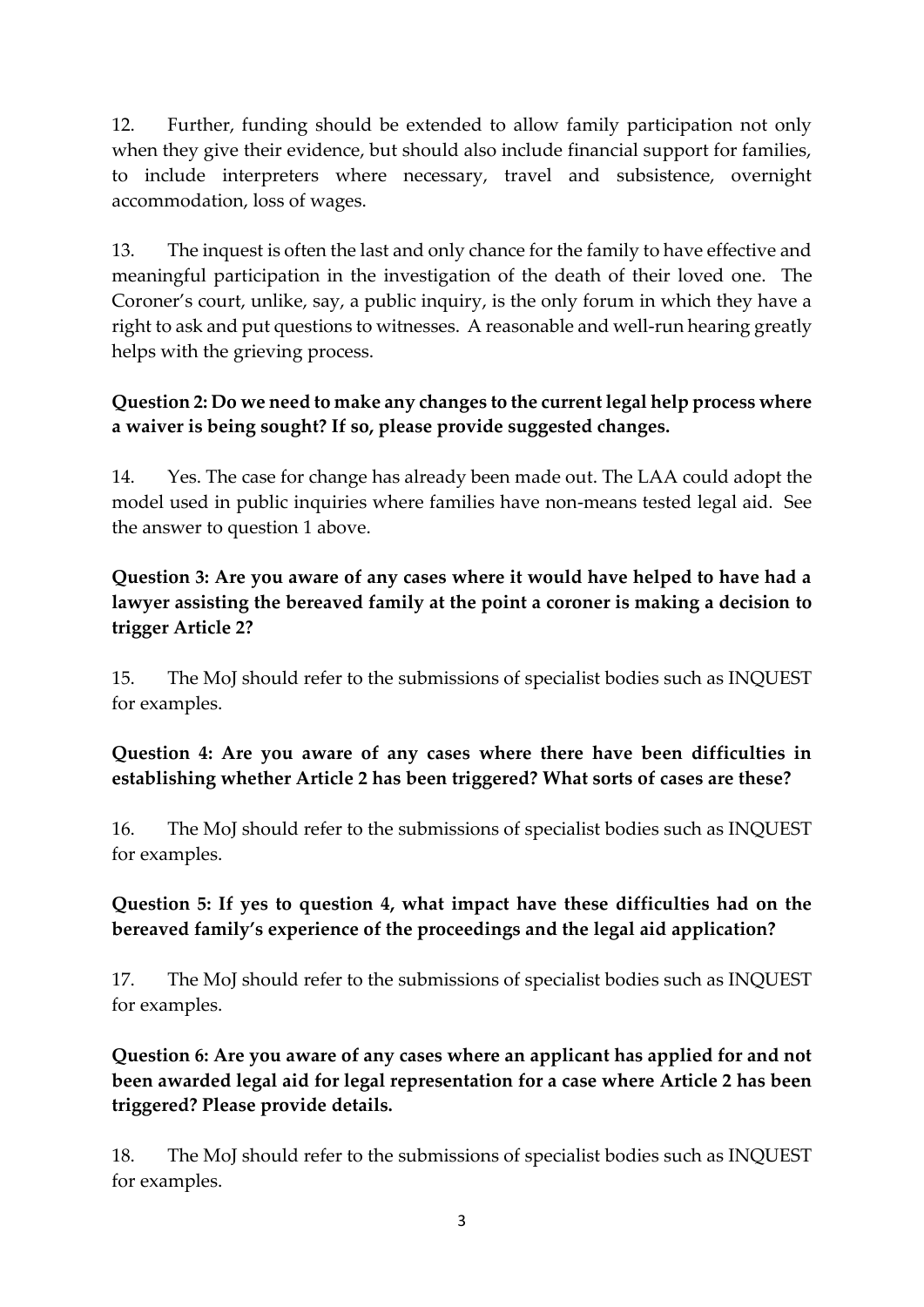## **Question 7: In your experience, is Article 2 ever triggered in cases where the death has not occurred in state custody or state detention? If yes, please can you include details on these types of cases.**

19. The MoJ should refer to the submissions of specialist bodies such as INQUEST for examples.

### **Question 8: Where applications for legal help and/or legal representation are refused, does the LAA give clear reasons for this decision?**

20. The gold standard is for the LAA to give clear transparent and cogent reasons for its decisions. Sometimes it achieves this. On other occasions, there can be confusion surrounding the refusal of legal help and/or legal representation, with practitioners finding that the LAA decision changes with each new letter trying to explain the last, making the situation a fluid and ever-changing one, which then becomes unclear why funding was refused initially.

21. Whenever reasons change from the initial reasons given for a refusal, the family loses confidence that the LAA is handling their case competently and this undermines the process and system of justice.

#### **Question 9: Are there any ways in which the LAA can provide greater clarity regarding their decision-making?**

22. This could be improved by better training for LAA caseworkers on the law. It could also be improved with better oversight by senior lawyers, particularly on complicated cases.

**Question 10: In your experience, have there been inquests where Article 2 is not engaged that have met the criteria considered by the Director? Please provide details.** 

23. The MoJ should refer to the submissions of specialist bodies such as INQUEST for examples.

**Question 11: Is the current definition of 'wider public interest' in the context of the granting of legal aid for inquests easy to understand? If not, please suggest areas for improvement.** 

24. This definition needs to be clearer and more transparent.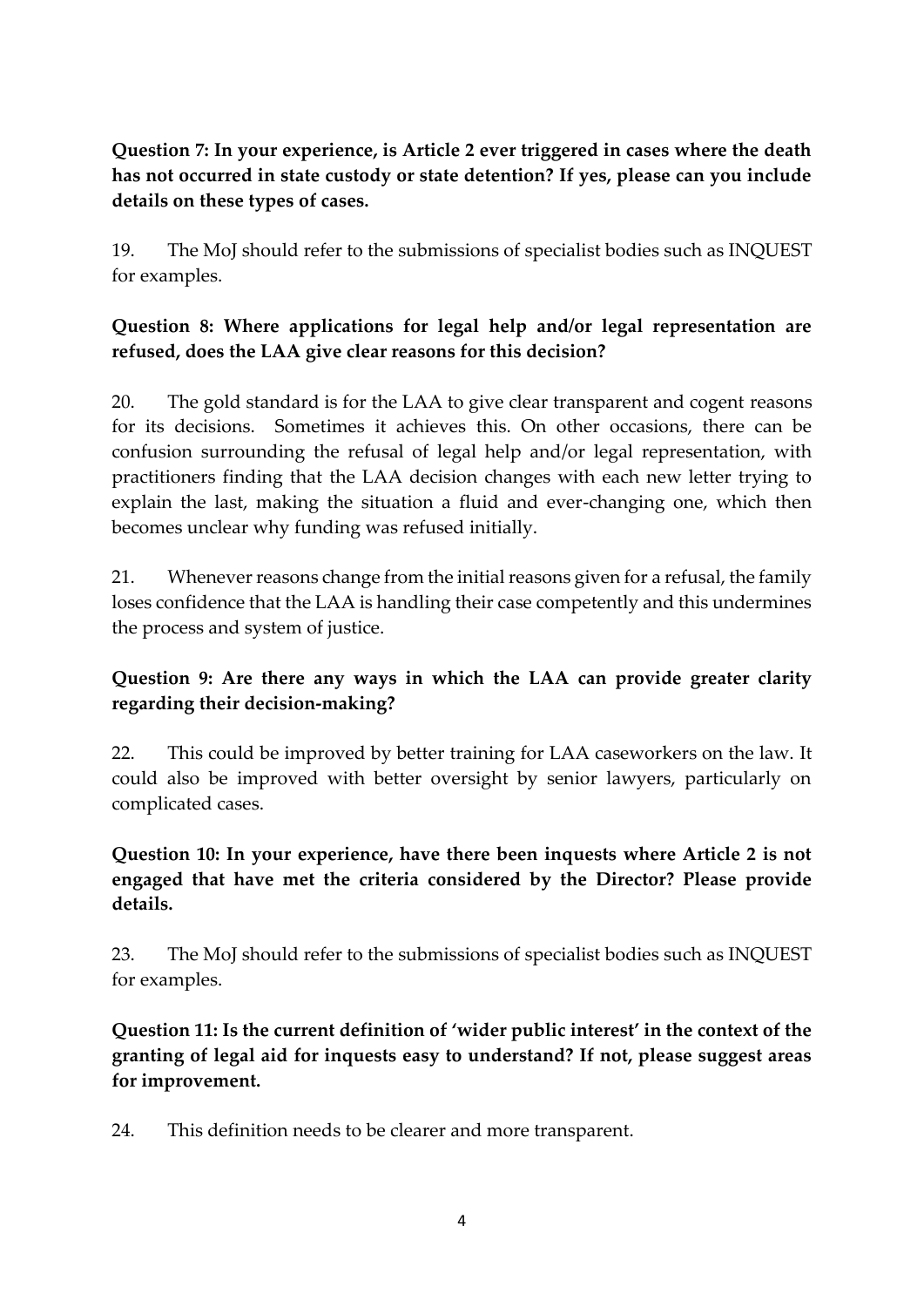25. By establishing the facts surrounding state-related deaths, the inquests process can save lives by identifying mistakes and make recommendations to prevent future deaths.

26. Funding can also be granted on public interest grounds, but in reality, legal aid is rarely granted on this basis.

27. The current definition of 'wider public interest' should be broadened to include an inquest uncovering systemic failures and moving towards prevention.

**Question 12: Are you aware of any inquests that have been awarded legal aid through the ECF scheme under the 'wider public interest' determination? If so, please can you provide details of these cases.** 

28. The MoJ should refer to the submissions of specialist bodies such as INQUEST for examples.

**Question 13: Do you think that families are still able to understand and engage with the proceedings in cases where they are not legally represented at the inquest? Please provide reasoning for your response.**

29. The experience of barristers is that there have been many cases where the family looked confused and bewildered when they have appeared without representation. This being despite the best efforts of the coroner to explain the process to them.

30. The lead author of this response has personally been involved in inquests where he has represented one side of the family and the other side of the family have approached him after the hearing and asked, 'what happened and what did the coroner mean?'. This is not surprising given the complexity of legal argument on process and substantive law in these hearings.

31. Even when clients are represented, often points have to be repeated several times to ensure clients understand. It should be remembered that these cases affect families at a time when they are often at their most vulnerable, having lost a close loved one.

# **Question 14: In your experience, how could we ensure that available legal aid funds provide the most value to bereaved families going through the inquest system?**

32. The Bar Council would suggest that criteria could be devised in consultation with family groups/bodies/lawyers as to prioritising the types of deaths that would qualify for non-means tested funding.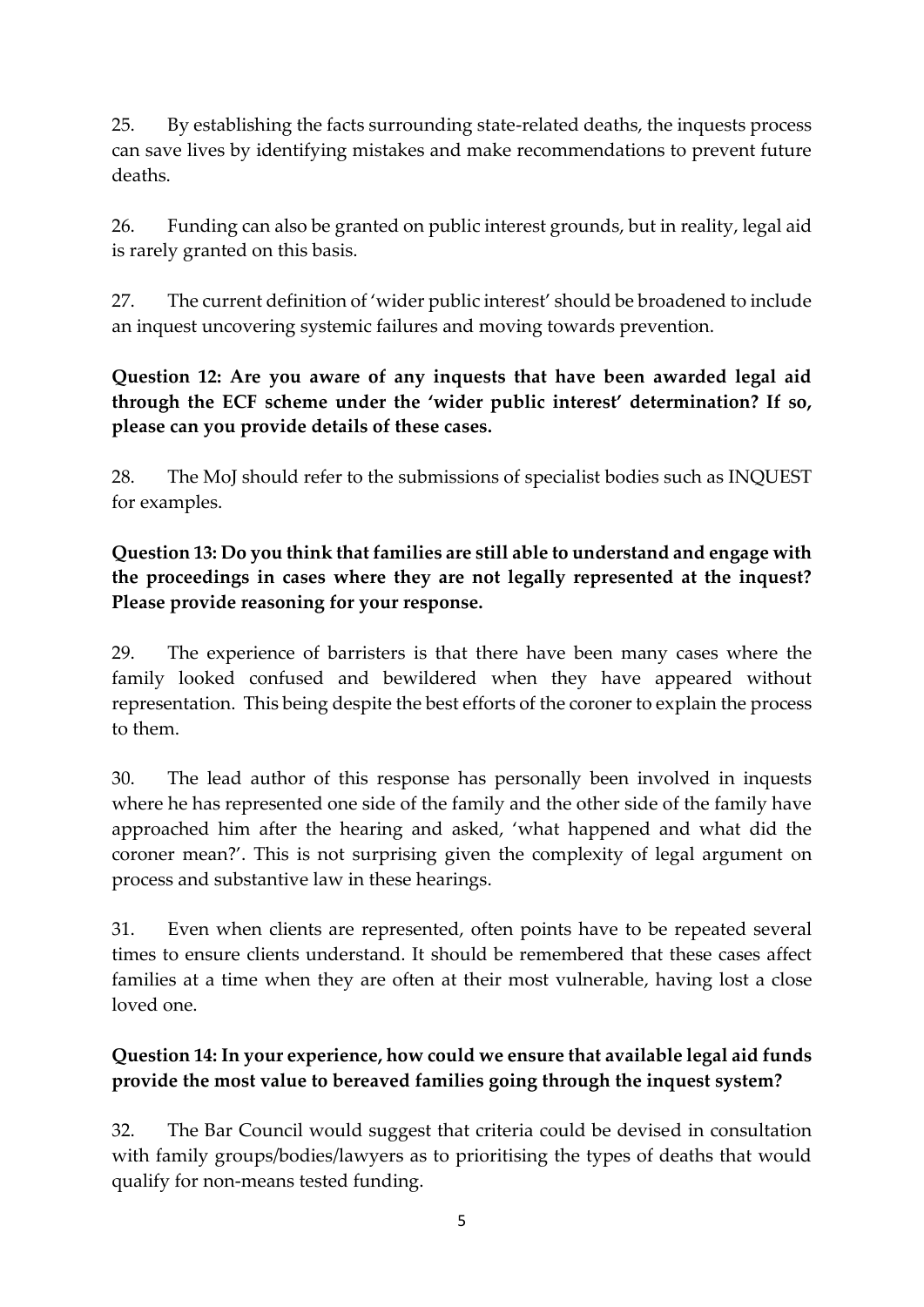33. For example – mass public disasters; police shootings; police pursuit deaths; deaths of vulnerable adults in state-controlled institutions or shortly following their release; a death which is likely to have a large impact on a section of the population.

34. There should also be discretion within the system to allow for genuinely deserving cases which fall outside the criteria.

35. This is not an exhaustive list, but these are a few examples of the work that could go into devising such a criteria.

### **Question 15: In your opinion, do inquests where the state has legal representation meet the criteria used to determine the need for a financial means test?**

36. Generally speaking, the answer is yes. It is a reasonably good litmus test that if funding is provided by state agents for its own representation then the case is usually sufficient serious for similar funding to be provided for the bereaved families.

**Question 16: In your experience, at inquests where both the state agents and the family have legal representation, does the family receive the required level of support and representation from their legal representative to enable them to understand and properly participate in the proceedings? Please give examples where possible.**

- 37. The answer to this question should be yes, but in reality, the answer is often no.
- 38. Two quotes are illustrative of this. Firstly, by a Hillsborough Family member:

"I think the second inquest was wholly different from the initial one because the odds were stacked against us at the first inquest. The police officers had a whole team of solicitors, whereas we only had one." Paul Joynes, brother of Nicholas Joynes p.39

(Source: The patronising disposition of unaccountable power' A report to ensure the pain and suffering of the Hillsborough families is not repeated by Reverend James Jones KBE dated 1 November 2017

[https://assets.publishing.service.gov.uk/government/uploads/system/uploads](https://assets.publishing.service.gov.uk/government/uploads/system/uploads/attachment_data/file/655892/6_3860_HO_Hillsborough_Report_2017_FINAL_WEB_updated.pdf) [/attachment\\_data/file/655892/6\\_3860\\_HO\\_Hillsborough\\_Report\\_2017\\_FINAL](https://assets.publishing.service.gov.uk/government/uploads/system/uploads/attachment_data/file/655892/6_3860_HO_Hillsborough_Report_2017_FINAL_WEB_updated.pdf) [\\_WEB\\_updated.pdf](https://assets.publishing.service.gov.uk/government/uploads/system/uploads/attachment_data/file/655892/6_3860_HO_Hillsborough_Report_2017_FINAL_WEB_updated.pdf) )

39. Secondly, by INQUEST:

"It is common for state bodies to be represented by QCs and junior barristers. Frequently there will be multiple legal teams for the range of state bodies,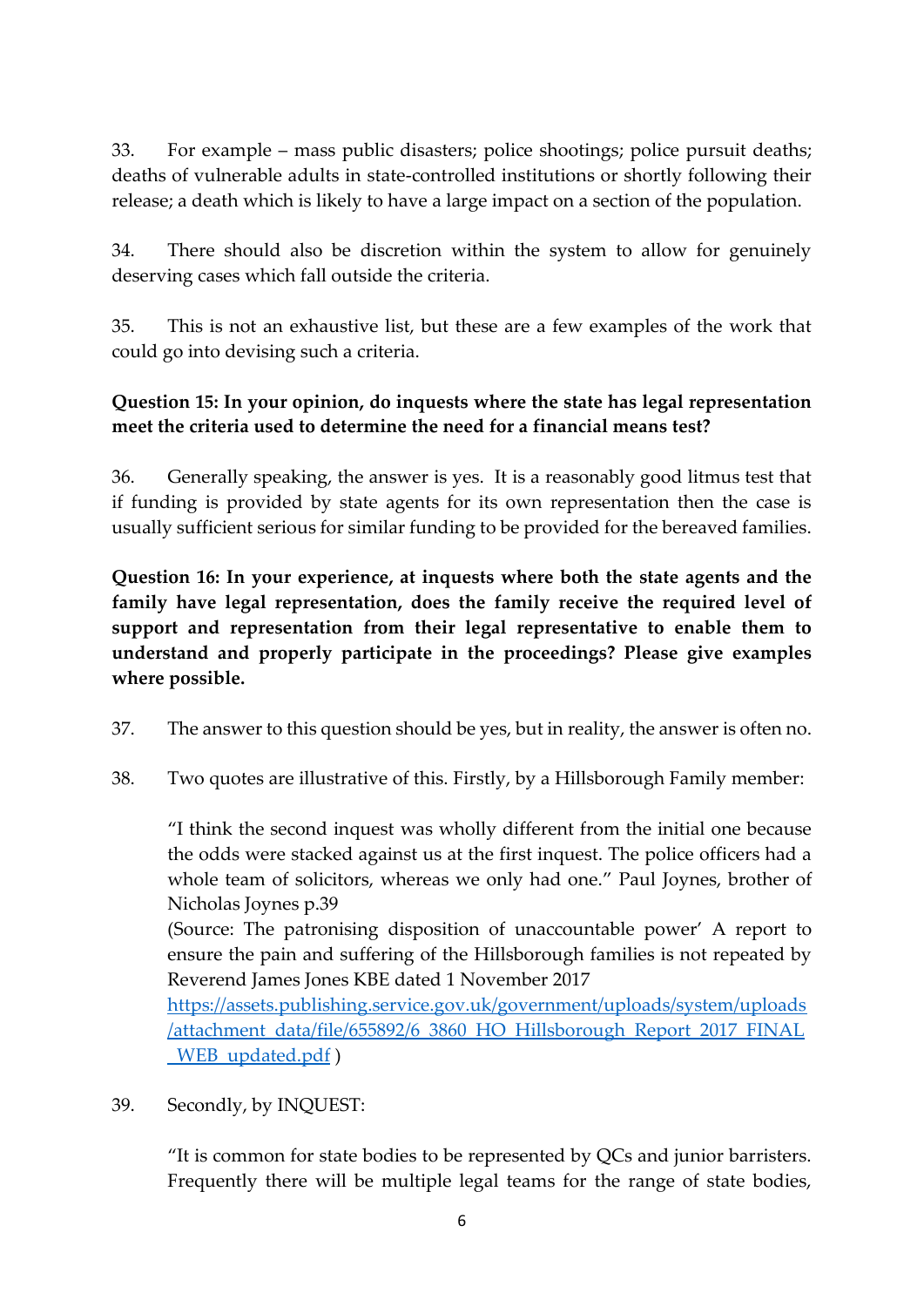private companies and individuals employed by these organisations. For example, almost all police deaths now routinely involve QC level representation.

Yet for the families, Legal aid for QC and a junior barrister is often refused, even in more complex and contentious cases.

The LAA guidance specifically states that the fact that the state party is represented by a QC is not sufficient reason to grant the family funding for a QC. The family barrister has to work within a highly restrictive framework (for example very low ceilings for fees, limited amounts of time allowed for complex work, pre-inquest review hearings not always separately funded) and is usually the only advocate pushing for a thorough exploration at the inquest as against a team of other advocates seeking to restrict the scope of the inquiry. A system where all participants are funded on a roughly equal basis is the only way to address this fundamental imbalance."

(Source: INQUEST (2017a) INQUEST submission to the Review of the Hillsborough Families' Experiences by the Rt. Rev Bishop James Jones. [https://www.inquest.org.uk/Handlers/Download.ashx?IDMF=02aadb9f-0b93-](https://www.inquest.org.uk/Handlers/Download.ashx?IDMF=02aadb9f-0b93-46d7-a612-039327086cd5) [46d7-a612-039327086cd5](https://www.inquest.org.uk/Handlers/Download.ashx?IDMF=02aadb9f-0b93-46d7-a612-039327086cd5) )

### **Question 17: For cases where the bereaved family has legal representation, do you feel their lawyer(s) are effective in representing the family's interest? Please give examples where possible.**

40. Yes. Barristers work fearlessly and tirelessly for their clients when representing them at inquests, and there are many examples where a barrister's presence has made a big difference to the outcome of the case, than if the client had been unrepresented. Examples in inquests include lawyers for the family successfully:

- being instrumental in ensuring that the legal process is properly understood by their clients;
- arguing and securing juries where this in the court's discretion;
- securing a broader scope of investigation under article 2 when often the state agencies wish this to be narrowed;
- persuading the court to have site visits;
- calling for a broader scope of the disclosure;
- assisting in the formulation of questions for the narrative or other conclusions;
- assisting the court with themes to be explored at the inquest which are of concern to the family;
- knowing their clients' instructions, stories, feelings, and their concerns better than any other advocate and therefore being able to allow the family to effectively participate in the inquest process.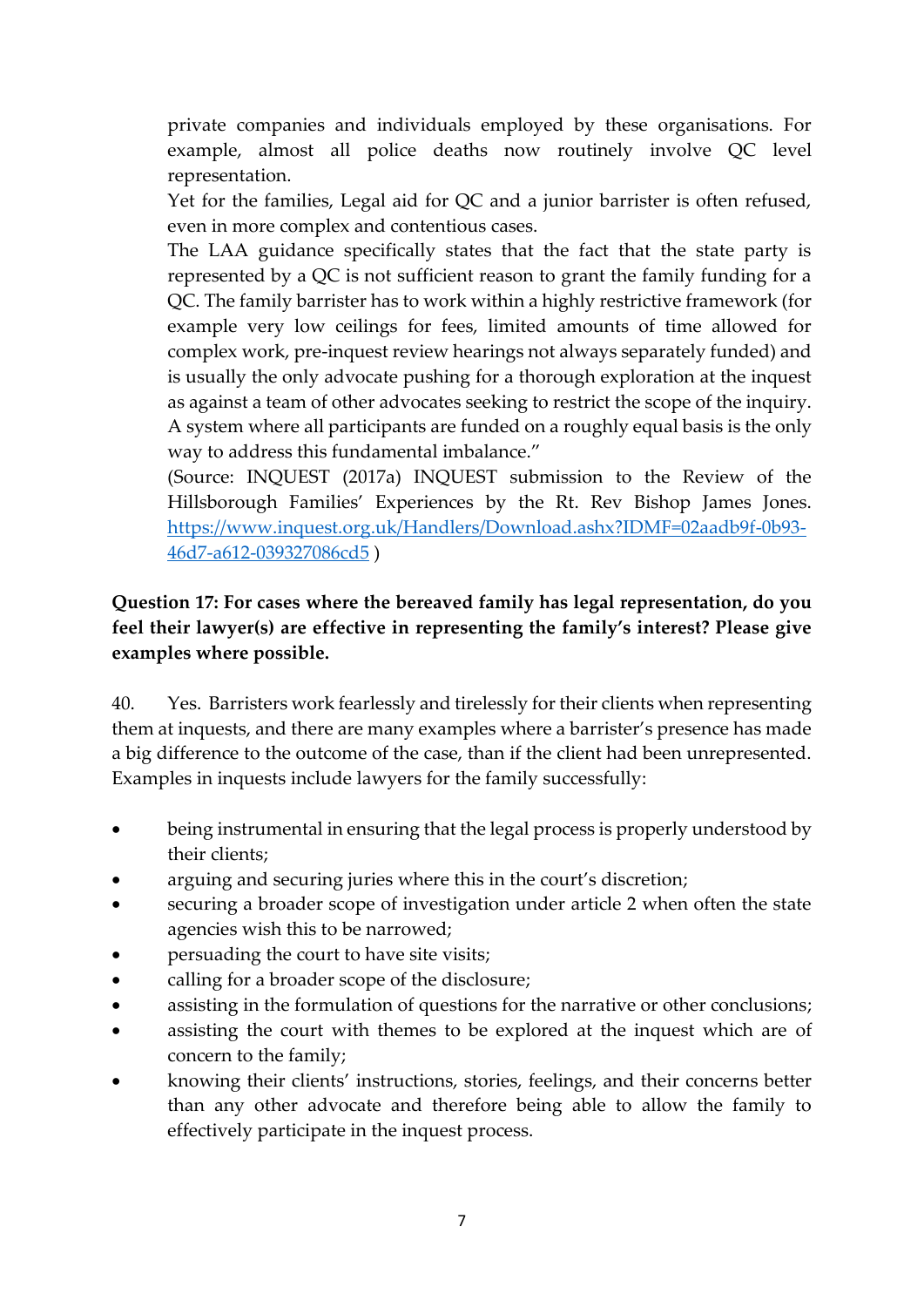41. The bereaved family know that it is their lawyers who are best able to ensure all the questions they need answering get asked, having built up a relationship with them prior to the hearing. Further, they know that it is their lawyers who will know what vital follow up questions need to be asked of a particular witness. And they know that the Coroner or counsel to the inquest can never hope to emulate the intimate knowledge and familiarity with their stories that their lawyers possess.

# **Question 18: In your experience, what impact does the number of lawyers representing the state have on the experience of the bereaved family?**

42. The bereaved family will often experience the following feelings which impact on them: complete disappointment, confusion, distress, frustration, upset and anger. Sometimes this is due to the inquest process and not because anything improper has been done. On other occasions external factors can make the situation worse for the family, such as:

- insensitivity of the advocates of other interested persons representing the state;
- a feeling that the deceased is being attacked at the inquest hearing with no opportunity to defend him/herself;
- a feeling that there is a lack of equality of arms, with several lawyers representing the interests of the state, all saying the same thing, whereas the deceased's family may only have one advocate arguing his/her interests;
- a failure to understand why multiple advocates are being allowed to ask the same or similar questions;
- a lack of understanding of the concerns of the family;
- a sense that the proceedings are merely an excuse to exonerate the conduct of the authorities or state agents.

### **Question 19: In cases where there are multiple lawyers representing the state, would the family benefit from receiving information about the role each one plays, and the type of legal position they are assuming? Please give examples where possible**

43. Yes, it is clearly desirable and should be adopted as a matter of standard practice. It assists in helping the family understand the process and allowing them to effectively participate.

## **Question 20: Can you provide any examples of cases where a lawyer has adopted an inappropriate advocacy style or approach? If so, was the lawyer representing the state or the bereaved family?**

44. The MoJ should refer to the submissions of specialist bodies such as INQUEST for examples.